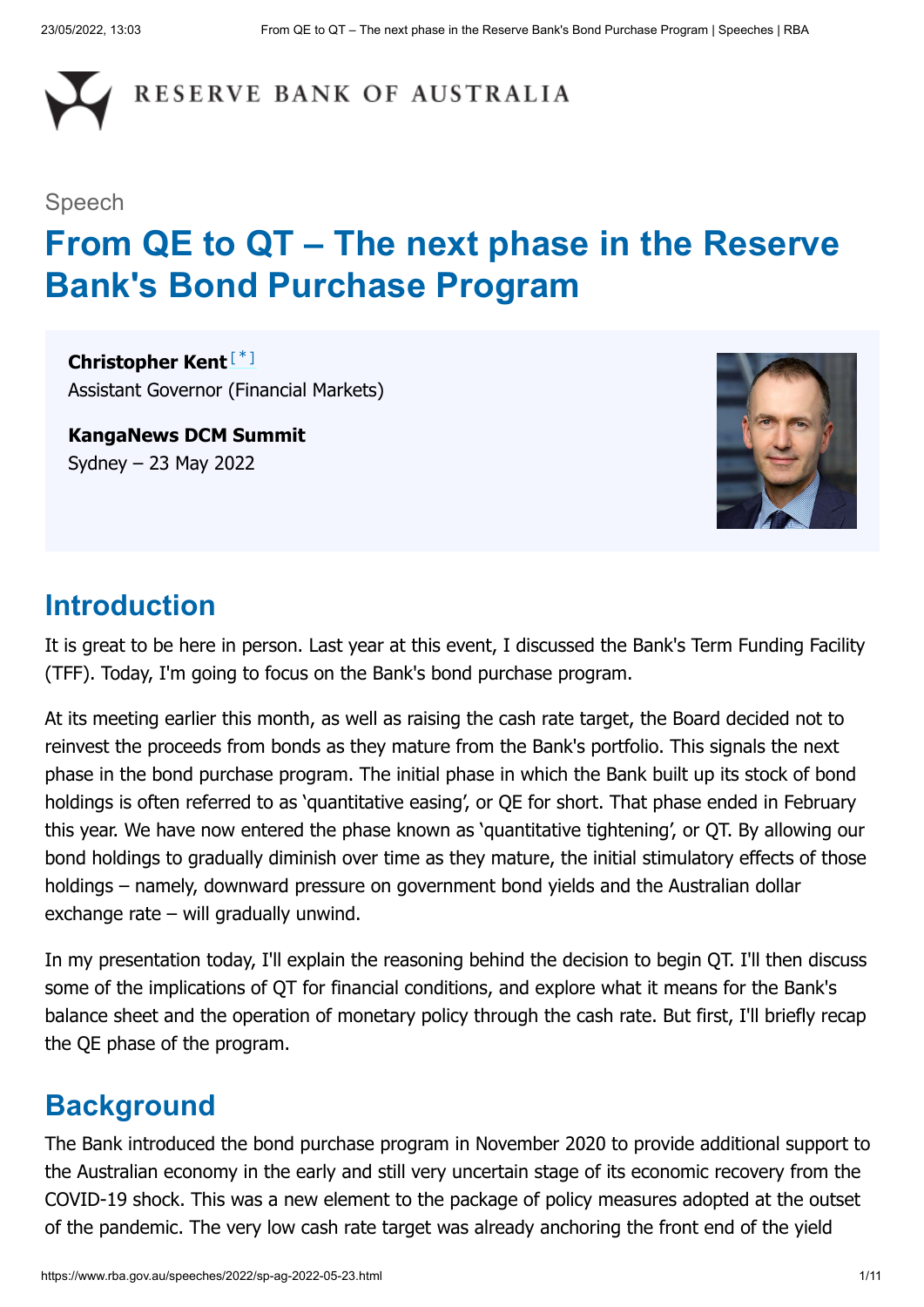curve. The Bank's forward commitment on the cash rate and the three-year bond yield target were tying down the yield curve a few years out. In this context, the bond purchase program was designed to further ease financial conditions by lowering bond yields further out the curve and contributing to downward pressure on the exchange rate.

The program was introduced at a time when the unemployment rate was close to 7 per cent and expected to rise even higher. Inflation was low, at only 1¼ per cent in underlying terms, and was widely anticipated to rise only gradually. Indeed, most of the market economists that we regularly survey were forecasting that underlying inflation would remain well below 2 per cent until at least the end of 2022. In addition, the central banks of other major advanced economies had been purchasing significant amounts of their governments' bonds for some time under pandemic-related asset purchase programs (Graph 1). While those programs had led to an easing in financial conditions in global financial markets, they had also contributed to upward pressure on the Australian dollar. By October 2020, these central banks held close to 30 per cent or more of their governments' bonds on issue – by contrast, the Reserve Bank held only around 9 per cent of Australian Government Securities (AGS) outstanding, following purchases to restore market function in the early months of the pandemic and in support of the Bank's three-year yield target.



- Central government debt only for all countries except the euro area.  $\star$
- Four-quarter rolling sum.  $\star\star$
- $***$ Holdings data for euro area only include bonds held as part of asset purchase programs; holdings for other central banks also include bonds held for operational or liquidity purposes.

Sources: Central banks; debt management offices; RBA; Refinitiv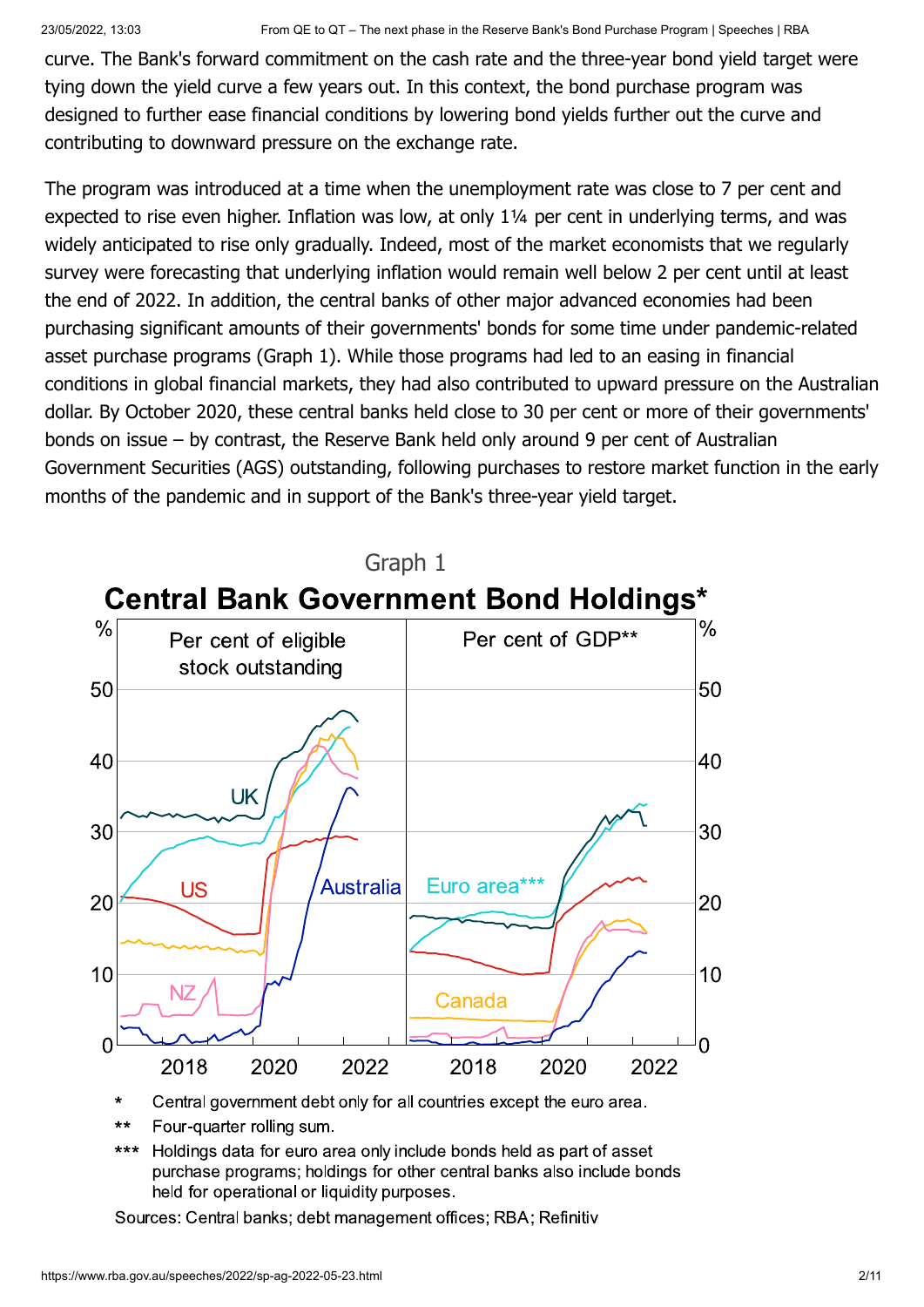Financial market participants anticipated a substantial amount of purchases under the program – of both AGS and bonds issued by the state and territory governments (semis) of 5–10 years maturity. Under the bond purchase program, the Bank has acquired almost \$224 billion of AGS and \$57 billion of semis. These were purchased in the 'secondary market' between November 2020 and February 2022, when the Board decided to cease purchases. By then, the Bank's share of AGS outstanding had risen to around 35 per cent, which was above the equivalent share for the US Fed, but still below other central banks like the Reserve Bank of New Zealand and the Bank of Canada. The share of our holdings relative to GDP has been consistently lower than other advanced economy central banks, reflecting the relatively low level of Australian public debt as a share of GDP.

<span id="page-2-0"></span>Our estimates suggest that the bond purchase program reduced longer term AGS yields by around 30 basis points and lowered the spread of yields on semis to AGS by between 5 and 10 basis points.  $\left[1\right]$  Not surprisingly – given the forward-looking nature of bond markets – most of these effects appear to have been associated with the announcements related to the purchases (and the subsequent expectations of market participants about the stock of bonds the Bank would eventually hold), rather than with the actual purchases taking place; this was broadly in line with international experience. The decline in bond yields helped to lower financing costs for borrowers, contributed to a lower exchange rate than otherwise, and supported asset prices and balance sheets of businesses and households.

# **The start of QT**

The precursor to QT was the decision in February 2022 to end QE by ceasing purchases under the bond program. That decision was made on the basis of three criteria. First, by the time of the February meeting, most other central banks had concluded their pandemic purchase programs, or were flagging that they would do so shortly. Second, while the Australian bond market had been functioning reasonably well, some pressure points had emerged. These were related to the high share of some bond lines that were held by the Bank, though they were being mitigated in part by our stock-lending activities, which have been focused largely on bonds in the three-year futures basket (Graph 2). Third, and most importantly, there had been significant progress towards our goals, with the unemployment rate declining to 4.2 per cent and inflation rising in underlying terms to be close to the centre of the 2 to 3 per cent target range for the first time in seven years.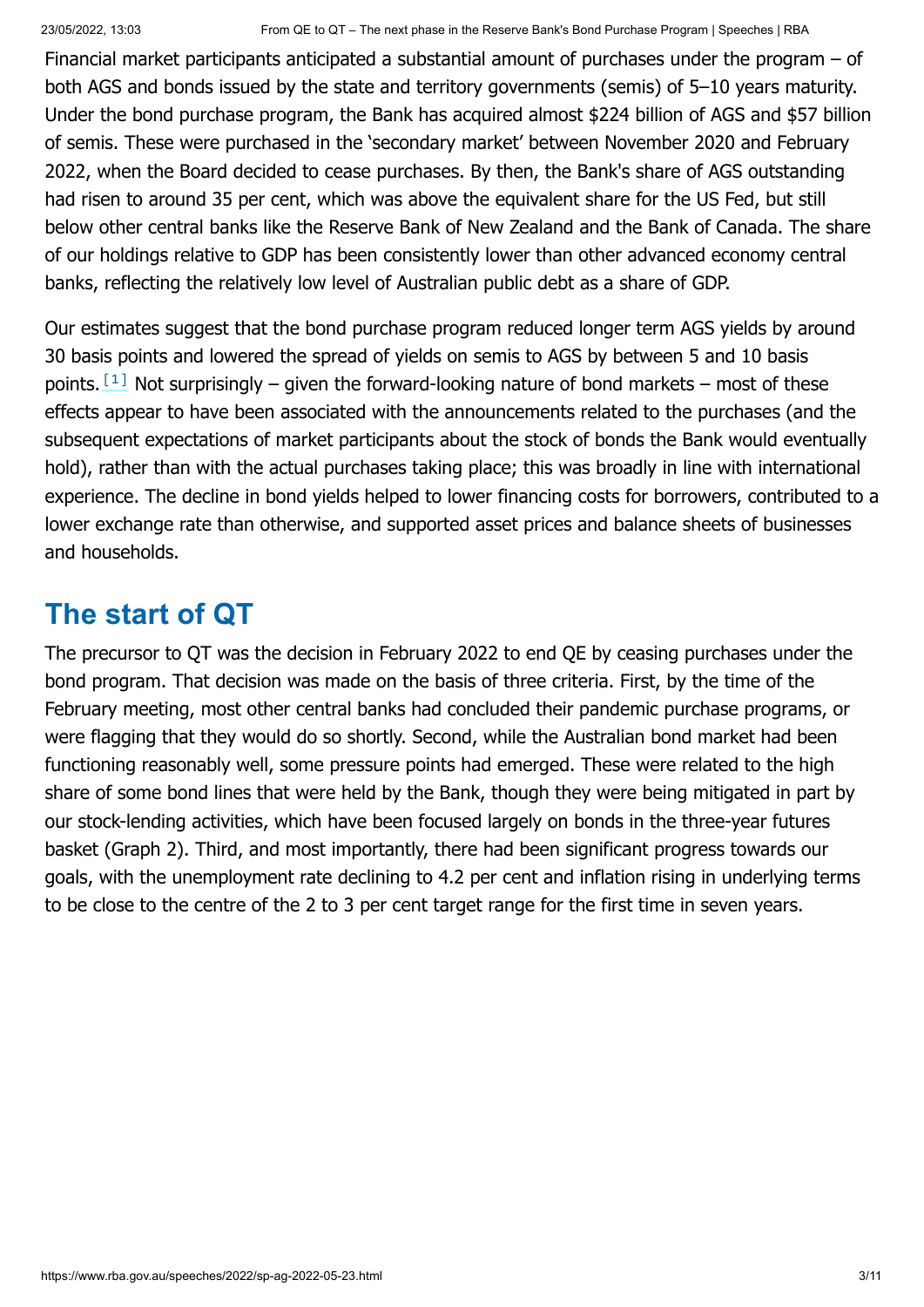

By the time of the May Board meeting, the economy was looking stronger still – and stronger than had been forecast just three months prior. Unemployment had declined to a very low level, one which had not been seen for a very long time. Inflation in the March quarter was high. It was also higher than had been expected. In part, that was due to the effect of the invasion of Ukraine on commodity prices, particularly oil prices. But high inflation had also become more broadly based, with underlying inflation rising to 3.7 per cent and pressures building in a number of non-tradable categories. There was also evidence – from the Bank's liaison program, as well as business surveys – that there had been a further lift in the growth of labour costs in March and April. The Wage Price Index for the March quarter (based on information obtained in mid-February) subsequently showed a further pick up in the year-ended rate of growth of wages, with pockets of stronger wages growth in parts of the economy.

Given that background, the Board's assessment in May was that it was time to begin raising interest rates and to start the process of QT.

The decline in our bond holdings will be gradual over this year and next. The first major maturities from the Bank's portfolio will be about \$2 billion worth of the July 2022 Australian Government bond,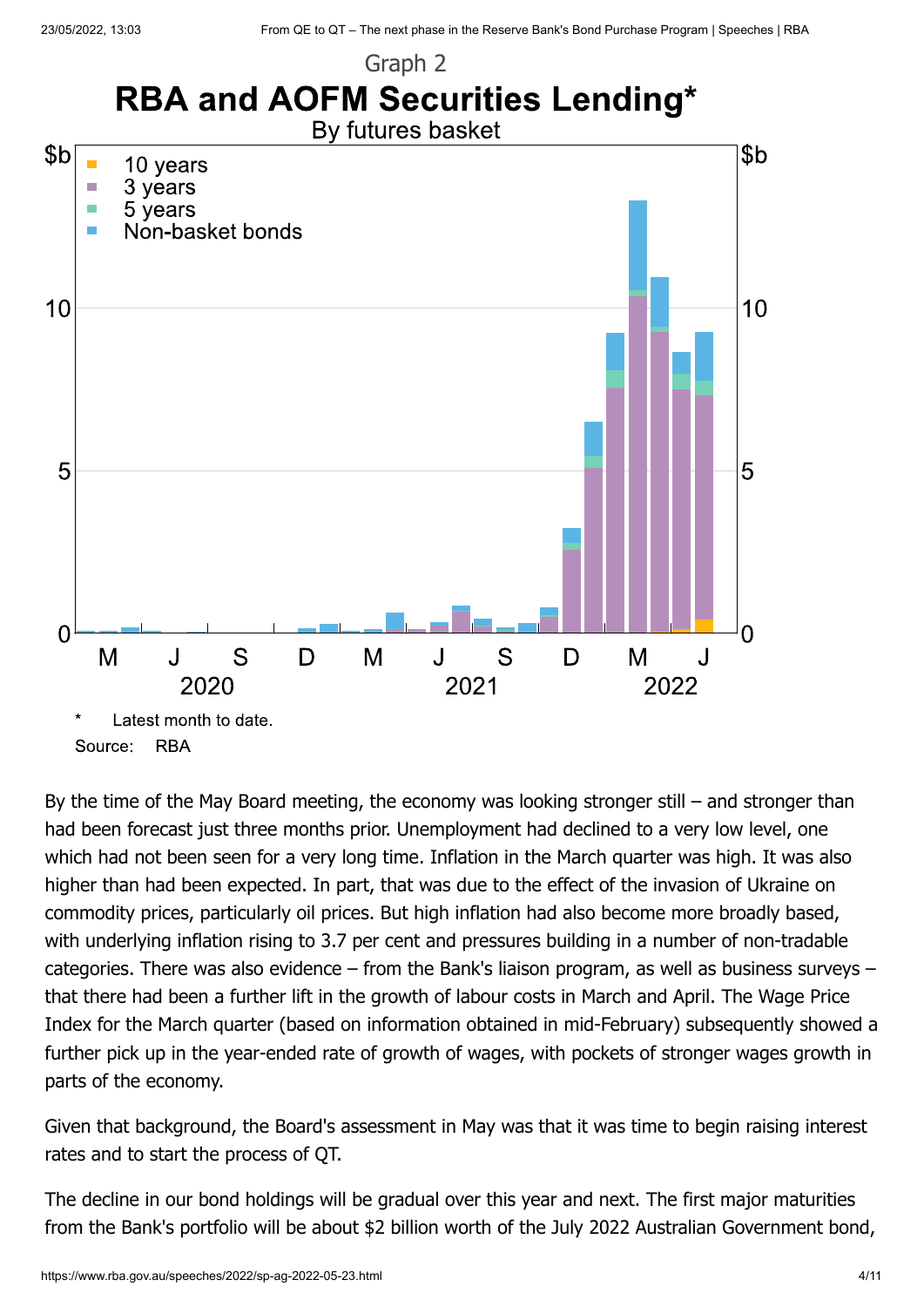followed by \$2 billion of the November 2022 bond. The maturity of the April 2023 bond is much larger, at slightly over \$13 billion (Graph 3). Maturities will then step up again to be more sizeable from 2024.



The average maturity of the Bank's holdings is a little lower than for most other advanced economy central banks (Graph 4). This largely reflects the fact that the Bank did not buy bonds beyond those in the 10-year futures basket, in contrast to other central banks like the Bank of England, the US Fed and the Bank of Canada that purchased bonds at maturities of beyond 20 years. Also in contrast to the Reserve Bank, those central banks have bonds maturing in the near term that had been purchased as part of earlier asset purchase programs, prior to the pandemic.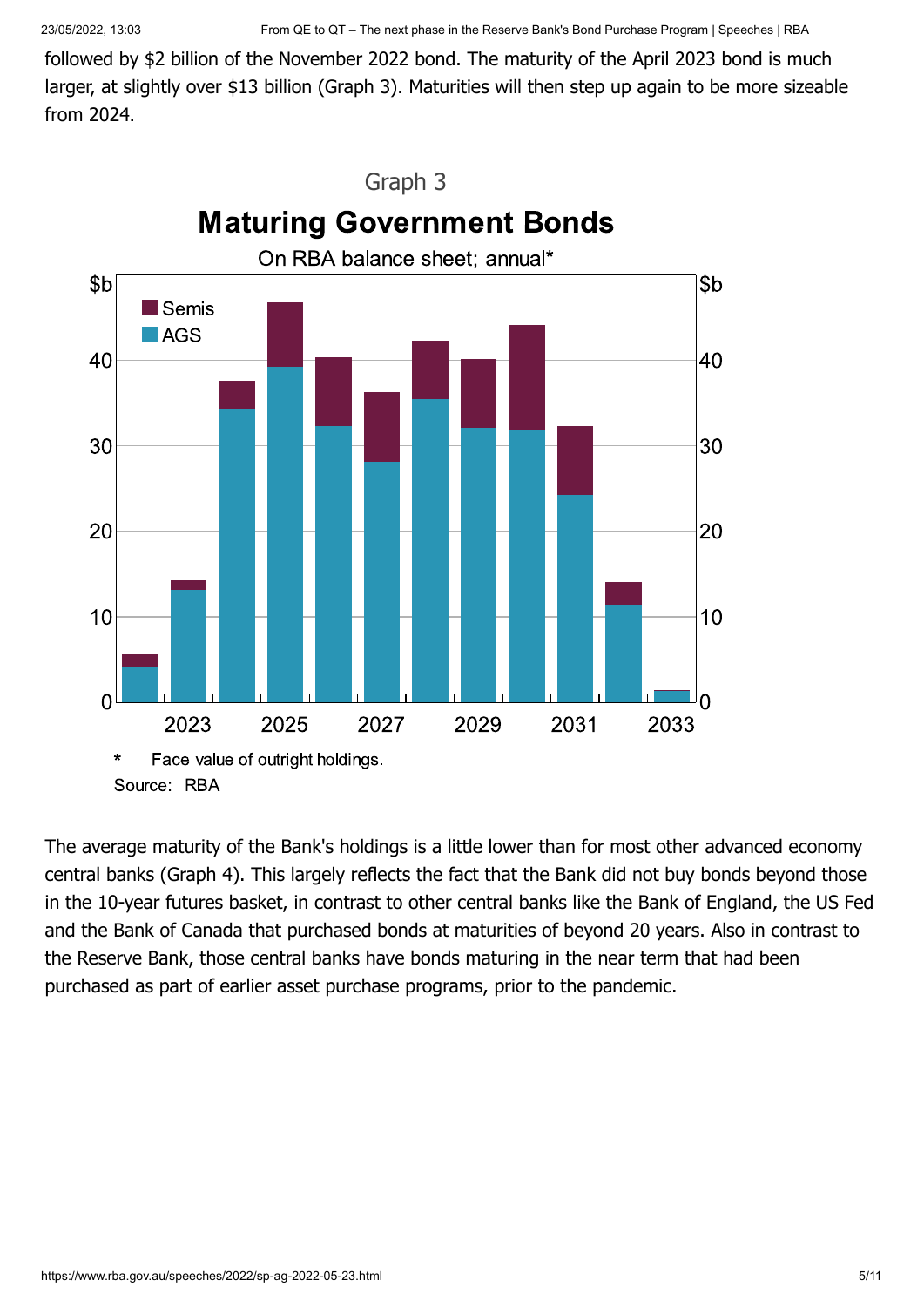Graph 4



<span id="page-5-0"></span>Sources: Central banks; Debt management offices

Some central banks have decided to sell bonds in order to run down their portfolio faster than otherwise, or have indicated that they will consider that option. [2]

However, the Reserve Bank Board noted that it currently has no plans to sell bonds from its portfolio. This decision reflected a number of considerations. First, the Board judged that raising the cash rate was the best way of reducing the extent of monetary stimulus in the economy. In particular, it is easier to adjust policy and influence financial conditions by calibrating one instrument rather than two in response to evolving conditions. Second, sales of bonds by the Bank into the market could potentially complicate the task of issuance by the federal, state and territory authorities, including by adding to volatility in bond markets. Third, should a bond buying program be needed in the future to provide support to the economy, it would be likely to be more effective if sales are avoided this time around. Setting a precedent of sales in the QT phase of the current program could reduce the effectiveness of a given value of any future bond purchases. That's because the effect of those purchases on bond yields and the exchange rate would arguably be lessened if the market anticipates a fast run down of holdings next time around. In short, the market would probably assume 'once a seller, always a seller'.

Now that the process of QT has started, the path of the Bank's bond holdings is clear. So long as markets are sufficiently forward looking, this means that yields today should reflect all of the information available about the steady decline in the Bank's holdings.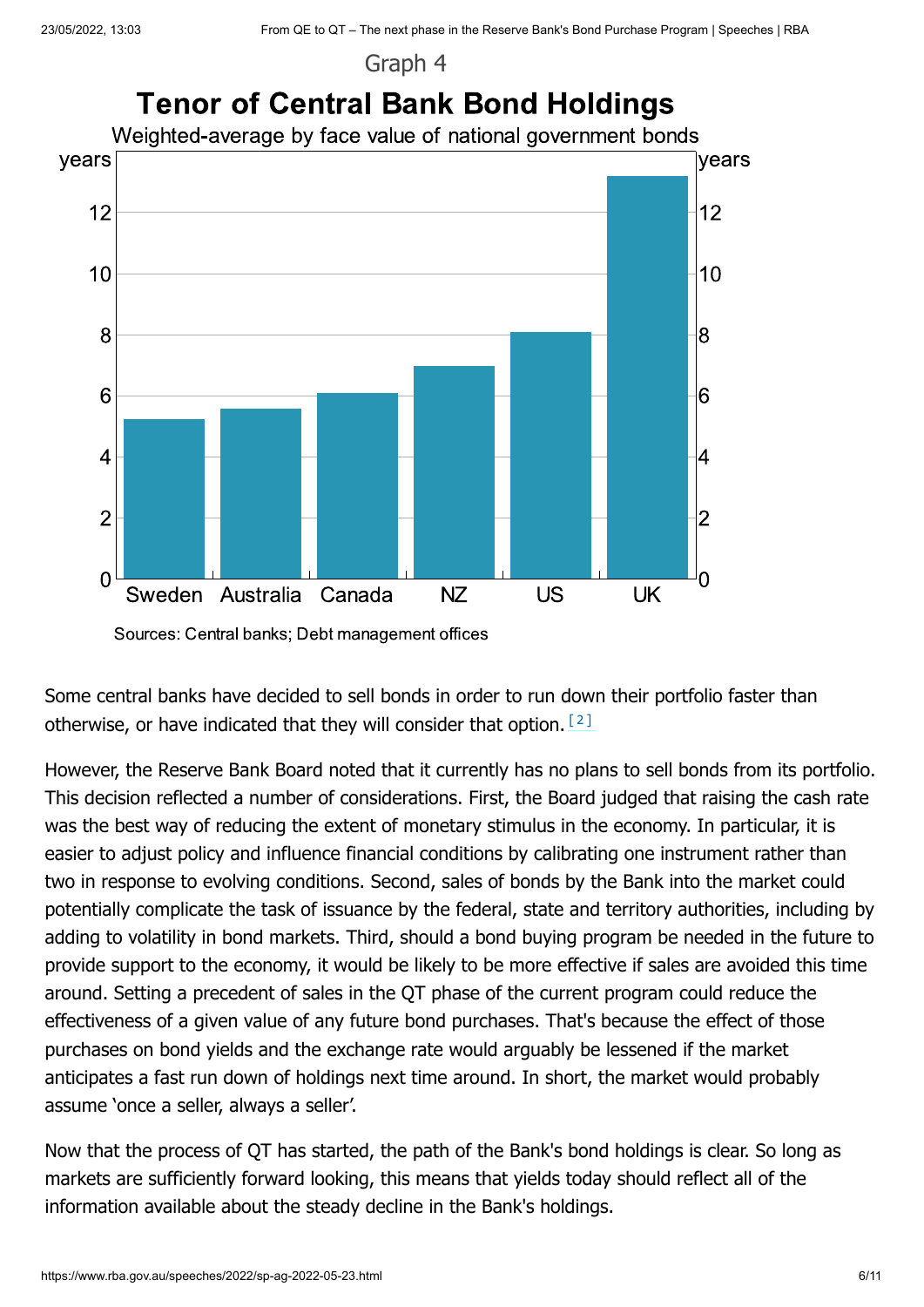<span id="page-6-0"></span>The effect that our purchase program has had on bond yields (and the exchange rate) will persist while we hold those bonds, but it will gradually diminish over time.  $[3]$  In particular, the effect of the extra demand in the market associated with the Bank's purchase of bonds gradually falls as those bonds move towards and eventually reach maturity in a very predictable way.  $[4]$ 

<span id="page-6-1"></span>Of course, many other forces, including global developments, will be affecting bond yields at the same time. But the key point is that, as the Bank's holdings gradually mature, their contribution to lower bond yields will slowly diminish. While that reduction in stimulus is appropriate given the economic circumstances, as I mentioned already, reducing the very substantial monetary policy stimulus put in place at the outset of the pandemic will be a task best served by increases in the cash rate.

# **The balance sheet and the operation of monetary policy**

The Bank's bond portfolio will remain substantial for some years to come, and so too will the Bank's balance sheet. By April 2024, about \$47 billion worth of bonds purchased in support of the yield target and market functioning will have matured. And the last of the \$188 billion provided to banks under the TFF is due at the end of June 2024 (Graph 5). Despite these substantial declines up to that point, the Bank's balance sheet will still be at least twice as large as what it was just prior to the pandemic. It will decline gradually thereafter, with bond maturities of between \$35 billion and \$45 billion every year for some time.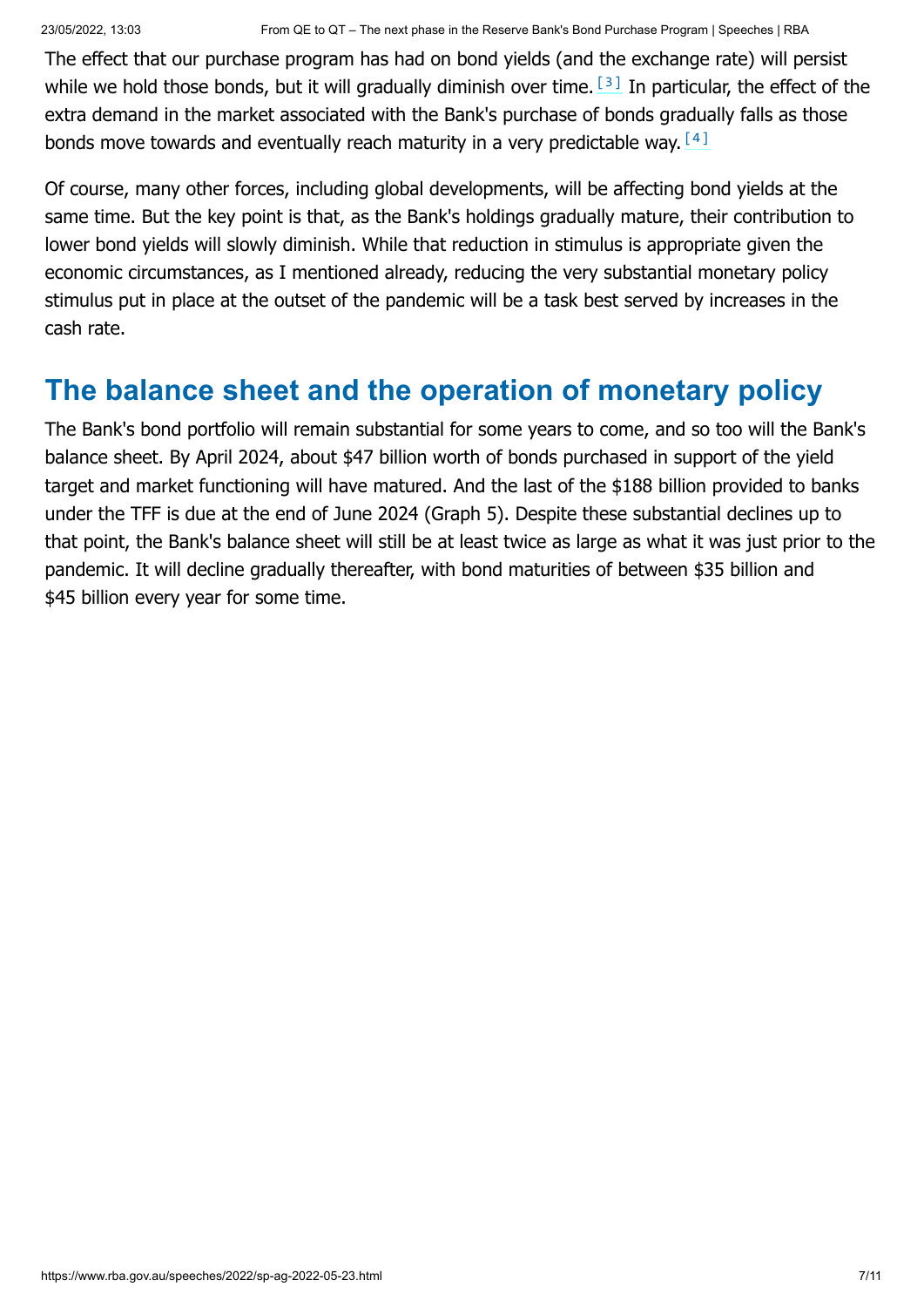Graph 5



<span id="page-7-0"></span>Source: RBA

One of the consequences of the Bank's bond purchase program, and other policy measures adopted in response to the pandemic, is the abundance of Exchange Settlement (ES) balances.  $[5]$  These are held by commercial banks (and other financial institutions) at the Reserve Bank and are used to settle transactions between banks. Banks can also lend them to others in the overnight cash market, with those transactions determining the cash rate. As expected, the abundance of ES balances led to a noticeable decline in the demand to trade cash overnight. It has also been unsurprising that the cash rate has traded slightly below the cash rate target since late-March 2020 (Graph 6). While ES balances will decline as the various monetary policy measures adopted during the pandemic unwind, as discussed, that process will take a number of years.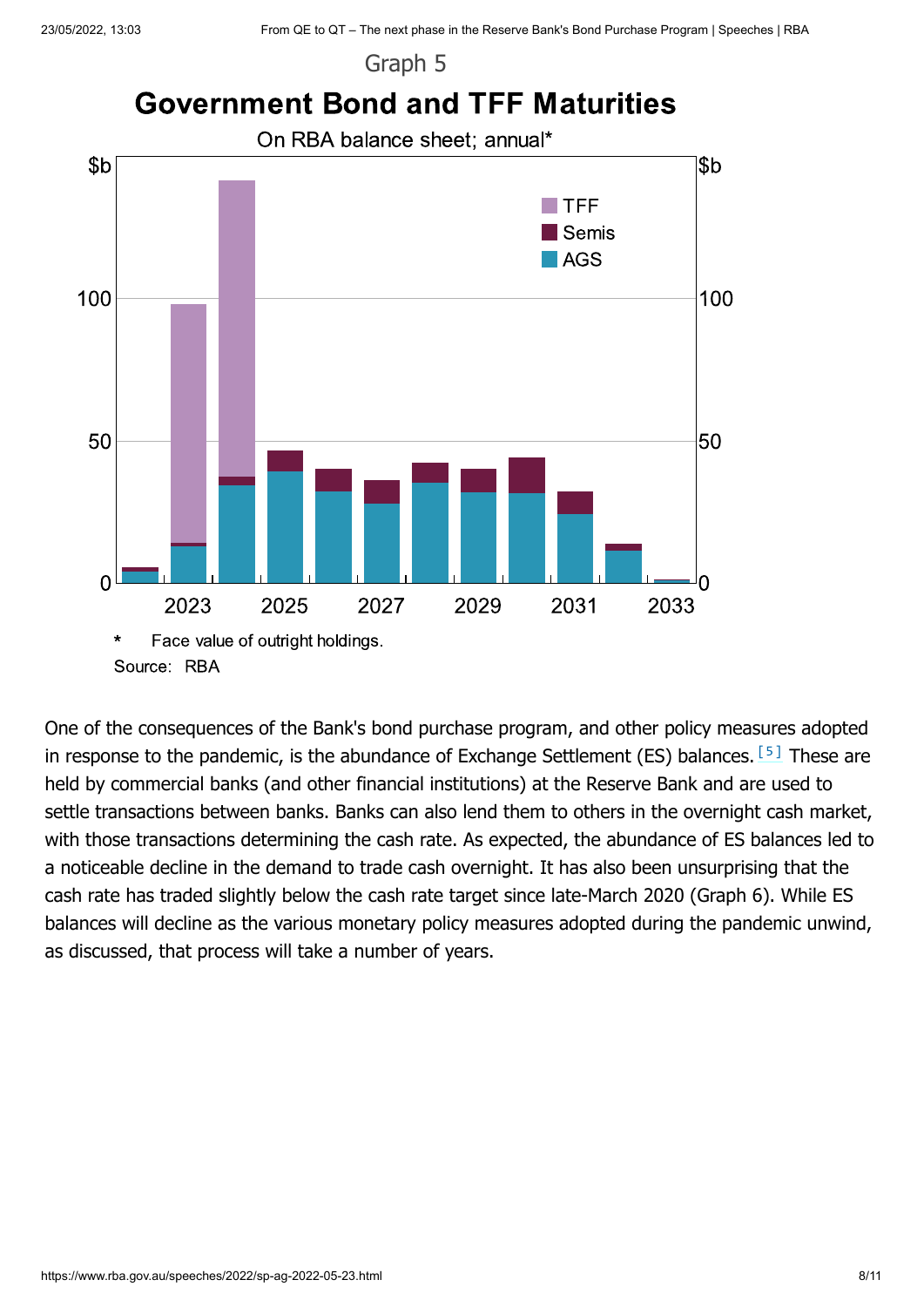

<span id="page-8-0"></span>Recently, the Board considered options to reduce ES balances more quickly.  $[6]$  If we were to do that, banks would have more of an incentive to borrow funds overnight, since their ES balances would once more become relatively scarce. Hence, such a change would encourage more trading in the overnight cash market, with the cash rate trading closer to, and eventually around, the cash rate target. However, the benefits of reducing ES balances quickly were judged to be modest compared with the risks, including the potential to create volatility in a range of financial markets. Moreover, while the abundance of ES balances affects the behaviour of the cash rate relative to the cash rate target, it does not impair the ability of the Bank to achieve the desired stance of monetary policy via adjustments to the cash rate target and the rate paid on ES balances.

<span id="page-8-1"></span>In particular, because ES balances will remain abundant for some time, the cash rate will tend to be priced as a margin above the ES balance rate. This is because the ES balance rate is the opportunity cost for banks considering whether to lend spare cash overnight or leave it sitting with the Reserve Bank. But, given that the gap between the ES balance rate and the cash rate target is just 10 basis points, this also means that the cash rate is only trading a little below the cash rate target. Moreover, banks borrowing cash have little need to pay more than the cash rate target – they know that there should be many banks willing to lend cash at that price and, if needed, they can obtain similar liquidity themselves via the Reserve Bank's open market operations at a similar (term-matched) rate. <u>[7]</u>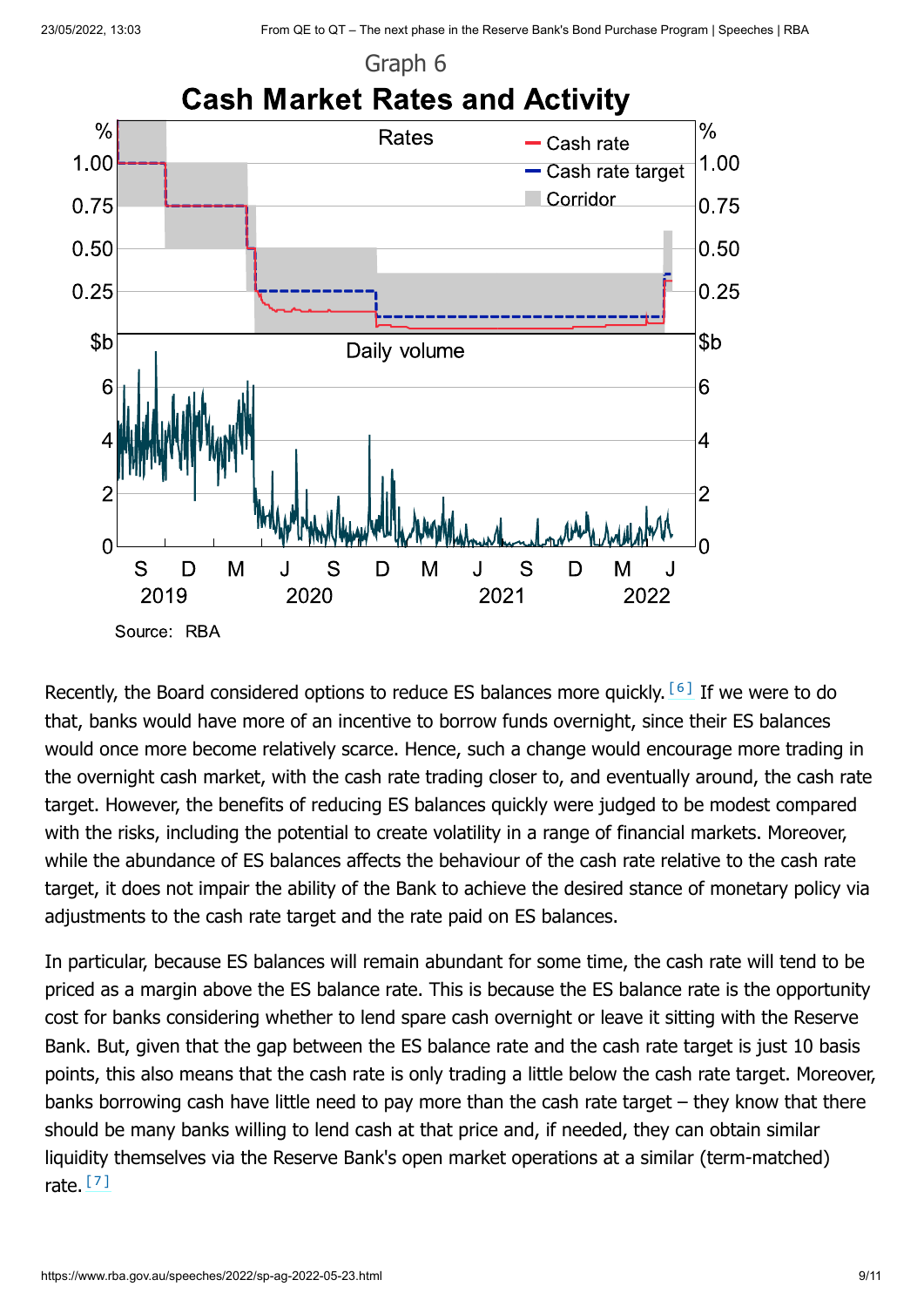When considering the framework, the Board saw value in continuing to set and communicate both the remuneration rate on ES balances and the cash rate target in policy announcements. It also agreed to maintain the current margin of 10 basis points between the ES rate and the cash rate target (subject to periodic review, as the appropriate margin could change over time as market conditions evolve). In the current environment, that modest difference helps to ensure effective control of the cash rate.

# **Conclusion**

In May, the Board began to remove some of the extraordinary monetary policy stimulus put in place to help support the economy through the pandemic. The focus of most observers at that time was on the 25 basis point increase in the cash rate target and the rate paid on ES balances. That's as it should be. But at the same time, the Bank also decided to proceed with quantitative tightening – by allowing its bond holdings to mature in a steady and predictable way over time.

The bond purchase program was adopted in late 2020 to provide additional support to the Australian economy at the same time that the cash rate was reduced to its effective lower bound. The bond purchases helped to reduce yields further out the curve and contributed to a lower value of the Australian dollar than otherwise. As the Bank now takes steps to remove the considerable monetary stimulus, increases in the cash rate are the tried and tested measure that will do most of the work, including because they can be easily calibrated to evolving economic conditions. The end of the TFF and the gradual process of QT will also play a role in this task, but a predictable and modest one.

Because the Bank's bond portfolio will mature gradually, the Bank's balance sheet and commercial banks' ES balances will remain large for some years. This means that the cash rate will continue to trade slightly below the cash rate target, but above the rate paid on ES balances. Most importantly though, the Bank will continue to be able to maintain effective control over the cash rate as it withdraws monetary policy stimulus in the period ahead.

### **Endnotes**

- [\[\\*\]](#page-0-0) I thank Nick Stenner for his help in preparing this material.
- See Finlay R, D Titkov and M Xiang (2021), 'An [Initial Assessment of the Reserve Bank's Bond Purchase Program](https://www.rba.gov.au/publications/bulletin/2021/jun/an-initial-assessment-of-the-reserve-banks-bond-purchase-program.html)', RBA Bulletin, June; Finlay R, D Titkov and M Xiang (forthcoming), 'The Yield and Market Function Effects of the Reserve Bank of Australia's Bond Purchases', RBA Research Discussion Paper. [\[1\]](#page-2-0)
- The Reserve Bank of New Zealand decided to sell NZ\$5 billion of its portfolio to New Zealand Debt Management (the issuer of New Zealand Government bonds) each year and has a government indemnification against losses on the QE program. The Bank of England is considering bond sales and also has a government indemnification against losses on its bond purchase program. [\[2\]](#page-5-0)
- For a discussion of the different channels through which bond purchases can influence bond yields and financial conditions more generally, see Debelle G (2021), ['Monetary Policy](https://www.rba.gov.au/speeches/2021/sp-dg-2021-05-06.html) During COVID', Shann Memorial Lecture, Online, 6 May. [\[3\]](#page-6-0)